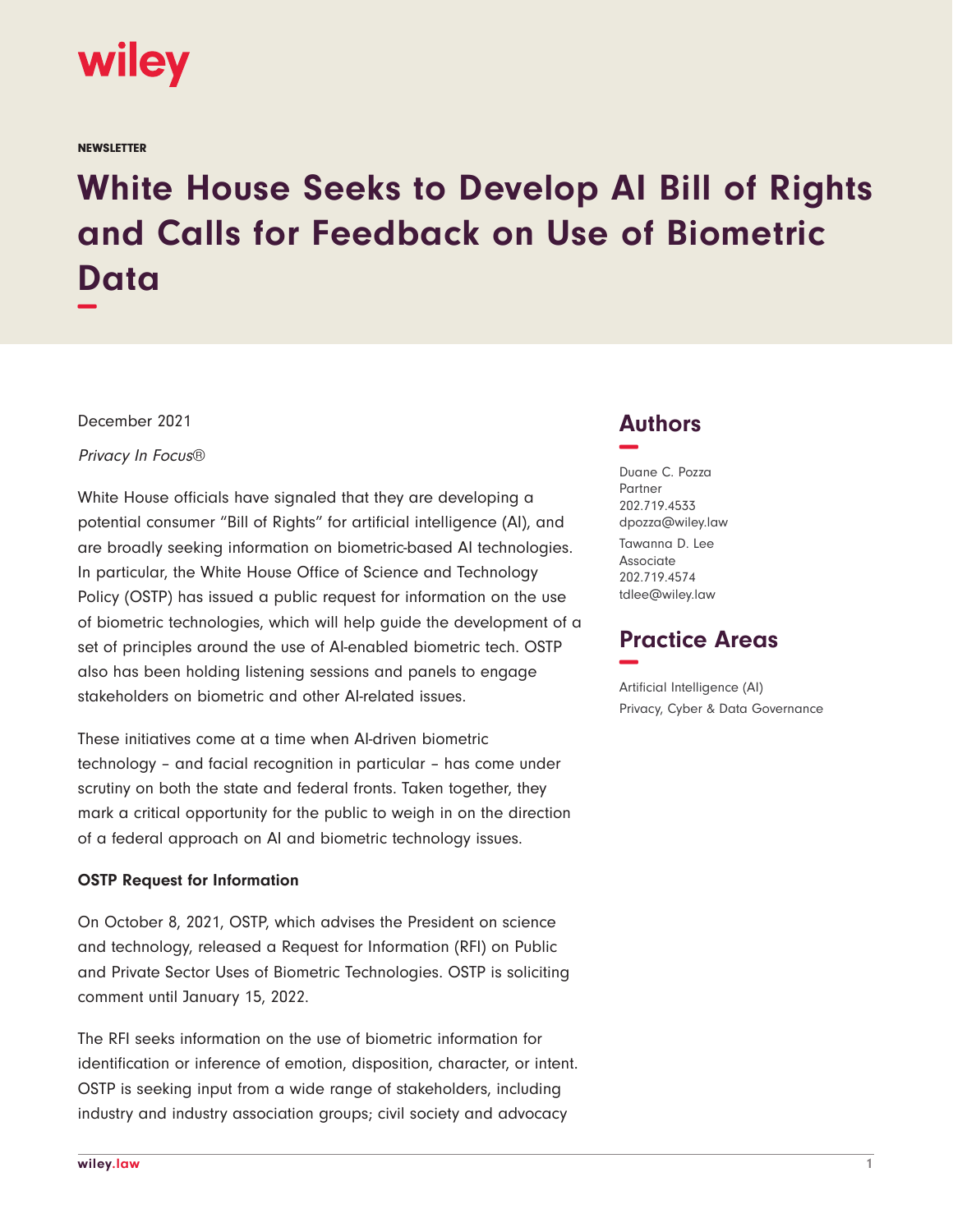groups; state, local, and tribal governments; academic researchers; technical practitioners specializing in AI and biometrics; and the general public. OSTP has indicated that it is particularly interested in input from parties developing biometric technologies, parties acquiring and using such technologies, and communities impacted by their use.

Overall, the RFI notes that "[m]any concerns have been raised about the use of biometric technology, ranging from questions about the validity of the underlying science; differential effectiveness, outcomes, and harms for different demographic groups; and the role of biometric systems in increasing the use of surveillance technologies and broadening the scope of surveillance practices." At the same time, the RFI flags some benefits, including that "biometric technologies are often presented as a cheaper and more reliable form of identification, and as effective aids in clinical settings for diagnosis and therapeutic use, in addition to their use in public safety such as for finding missing persons and combating child trafficking."

The use cases being considered include:

- The use of facial recognition to control access to resources such as housing, medical records, schools, workplaces, and public benefits;
- Facial or voice analysis in employment (e.g., to screen potential hires for trustworthiness and competence), education (e.g., to detect risks to safety, determine student focus and attention in the classroom, and monitor online exams), and advertising (e.g., to determine responses to advertising displays or track behavior in physical shopping contexts);
- Keystroke analysis for detection of medical conditions and cognition or mood;
- The use of gait recognition, voice recognition, and heart rate analysis for inference of level of cognitive ability and performance in health care (e.g., for stroke recovery and aids for autistic individuals); and
- Inferring intent (and mal-intent) in public settings.

#### **Development of an AI 'Bill of Rights'**

Concurrent with the release of the RFI, Dr. Eric Lander, the President's Science Advisor and Director of OSTP, and Dr. Alondra Nelson, OSTP Deputy Director for Science & Society, published an opinion piece announcing the OSTP's plans to work with a broad coalition of stakeholders to develop "a 'bill of rights' for an AI-powered world."

While Dr. Lander and Dr. Nelson advise that further discussion is necessary to clarify what rights would be included, the article offers a few proposals for consideration:

- The right to know when and how AI is influencing a decision that affects civil rights and civil liberties;
- Freedom from being subjected to AI that has not been carefully audited to ensure that it is accurate, unbiased, and has been trained on sufficiently representative data sets;
- Freedom from pervasive or discriminatory surveillance and monitoring in your home, community, and workplace; and